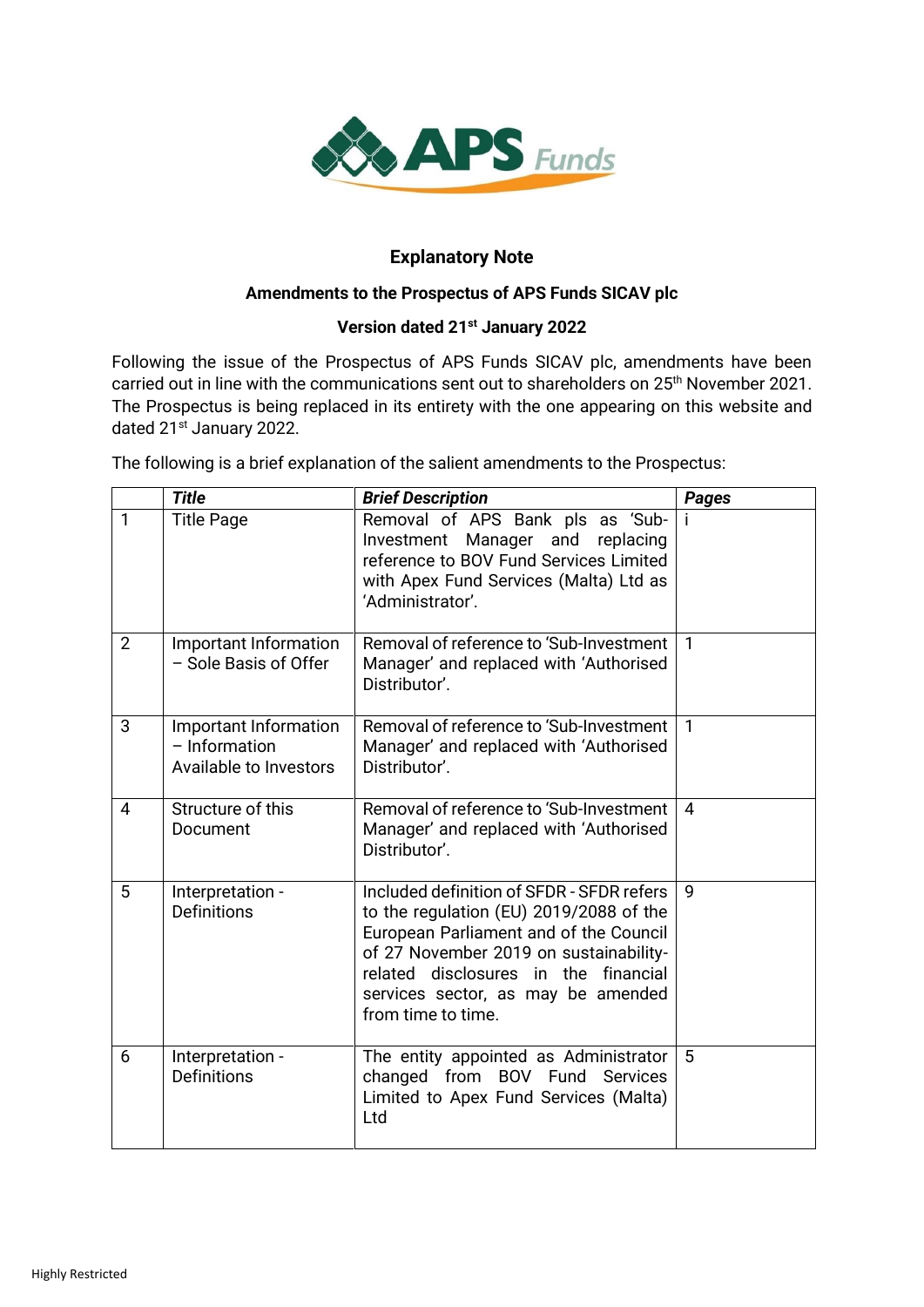| $\overline{7}$ | Interpretation -<br>Definitions                      | Revised definition of 'Sub-Investment<br>Manager' and removed reference to APS<br>Bank plc                                                                                                                                                                                                      | 9  |
|----------------|------------------------------------------------------|-------------------------------------------------------------------------------------------------------------------------------------------------------------------------------------------------------------------------------------------------------------------------------------------------|----|
| 8              | Interpretation -<br><b>Definitions</b>               | Included definition of Sustainability<br>Risks - Sustainability risks are an<br>environmental, social or governance<br>event or condition that, if it occurs, could<br>cause an actual or a potential material<br>negative impact on the value of the<br>investment, as defined under the SFDR. | 10 |
| 9              | Interpretation -<br><b>Definitions</b>               | Revised definition of Valuation Day.                                                                                                                                                                                                                                                            | 10 |
| 10             | Principal Features -<br>Sustainable Investing        | Included<br>of<br>Sustainable<br>overview<br>Investing<br>for the consideration<br>0f<br>sustainability risks in line with SFDR<br>requirements.                                                                                                                                                | 13 |
| 11             | Principal Features -<br>Pricing                      | Removal of reference to 'Sub-Investment<br>Manager' and replaced with 'Authorised<br>Distributor'.                                                                                                                                                                                              | 14 |
| 12             | Principal Features -<br>Subscription<br>Applications | Removal of reference to 'Sub-Investment<br>Manager'                                                                                                                                                                                                                                             | 15 |
| 13             | The Investment<br>Manager                            | of<br>reference<br>Inclusion<br>to<br>new<br>appointments in the Board of Directors<br>of ReAPS Asset Management Limited.                                                                                                                                                                       | 26 |
| 14             | The Investment<br>Manager                            | Removal of reference to 'Sub-Investment<br>Manager'                                                                                                                                                                                                                                             | 26 |
| 15             | The Sub-Investment<br>Manager                        | Deletion of the entire section.                                                                                                                                                                                                                                                                 | 28 |
| 16             | The Administrator                                    | Replacing section in its entirety to reflect<br>the appointment of Apex Fund Services<br>(Malta) Limited as 'Administrator'.                                                                                                                                                                    | 30 |
| 17             | <b>Conflicts of Interest</b>                         | Inclusion of reference to Sub-Investment<br>Managers, if any, and Authorised<br>Distributors.                                                                                                                                                                                                   | 32 |
| 18             | Conflicts of Interest                                | Removal of reference to Mr. Joseph<br>Portelli.                                                                                                                                                                                                                                                 | 32 |
| 19             | <b>Conflicts of Interest</b>                         | Extension of description of Investment<br>Manager as a fully owned subsidiary of<br>APS Bank plc, the latter also an<br>Authorised Distributor.                                                                                                                                                 | 32 |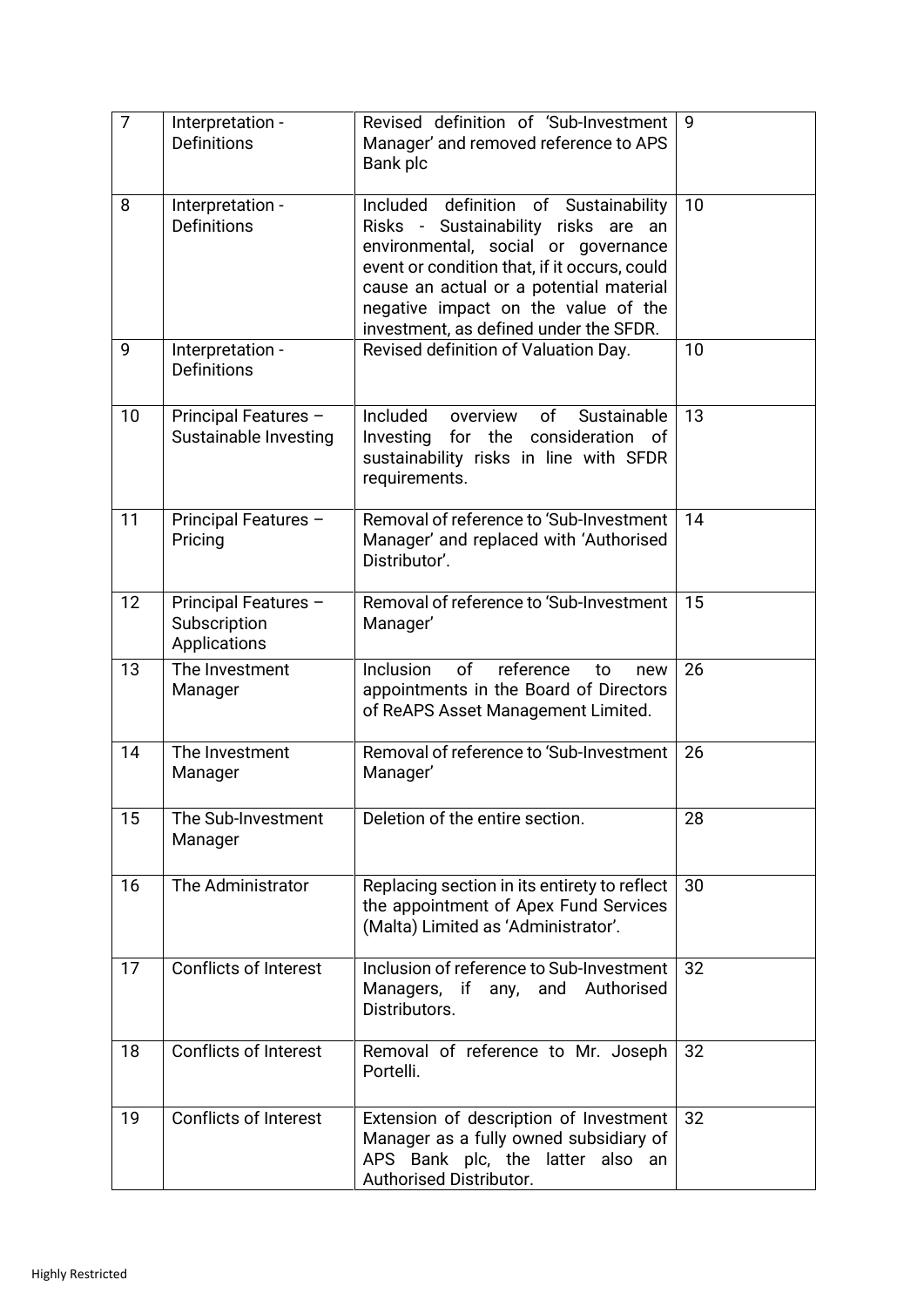| 20 | Directors and Officers<br>of the Company                                               | Inclusion of reference to Dr. Graziella<br>Bray as Director of APS Funds SICAV plc<br>replacing Mr. Joseph Portelli.                               | 33      |
|----|----------------------------------------------------------------------------------------|----------------------------------------------------------------------------------------------------------------------------------------------------|---------|
| 21 | <b>Company Secretary</b>                                                               | reference<br>Updating<br>Company<br>to<br>Secretary from BOV Fund Services<br>(Malta) Limited to Apex Corporate &<br><b>Advisory Services Ltd.</b> | 33      |
| 22 | Risk Factors - General<br>risks related to<br>Sustainable Investing                    | Description of the general risks related<br>to sustainability risks in terms of the<br>requirements emanating for the SFDR.                        | 39      |
| 23 | Risk Factors -<br>Dependence on Key<br><b>Individuals</b>                              | Removal of reference to 'Sub-Investment<br>Manager'.                                                                                               | 42      |
| 24 | <b>Prevention of Money</b><br>Laundering and Data<br>Protection                        | Revision of section in its entirety.                                                                                                               | 50      |
| 25 | <b>Prevention of Money</b><br>Laundering and Data<br>Protection - Sanctions            | Inclusion of specific section related to<br>sanctions.                                                                                             | 51      |
| 26 | <b>General and Statutory</b><br>Information -<br>Documents available<br>for inspection | Cosmetic revisions of the available<br>statutory documents of APS Funds<br>SICAV plc for inspection.                                               | 73      |
| 27 | Directory                                                                              | Updating<br>reflect<br>directory<br>to<br>appointment of new Director in APS<br>Funds SICAV p.l.c. and Administrator.                              | 77      |
| 28 | Various                                                                                | Cosmetic changes related to change in<br>'Administrator' and/ or definition of<br>'Valuation Day'                                                  | Various |

## **Amendments to the Offering Supplement of the APS Global Equity Fund, a sub-fund of APS Funds SICAV plc**

**Version dated 21st January 2022**